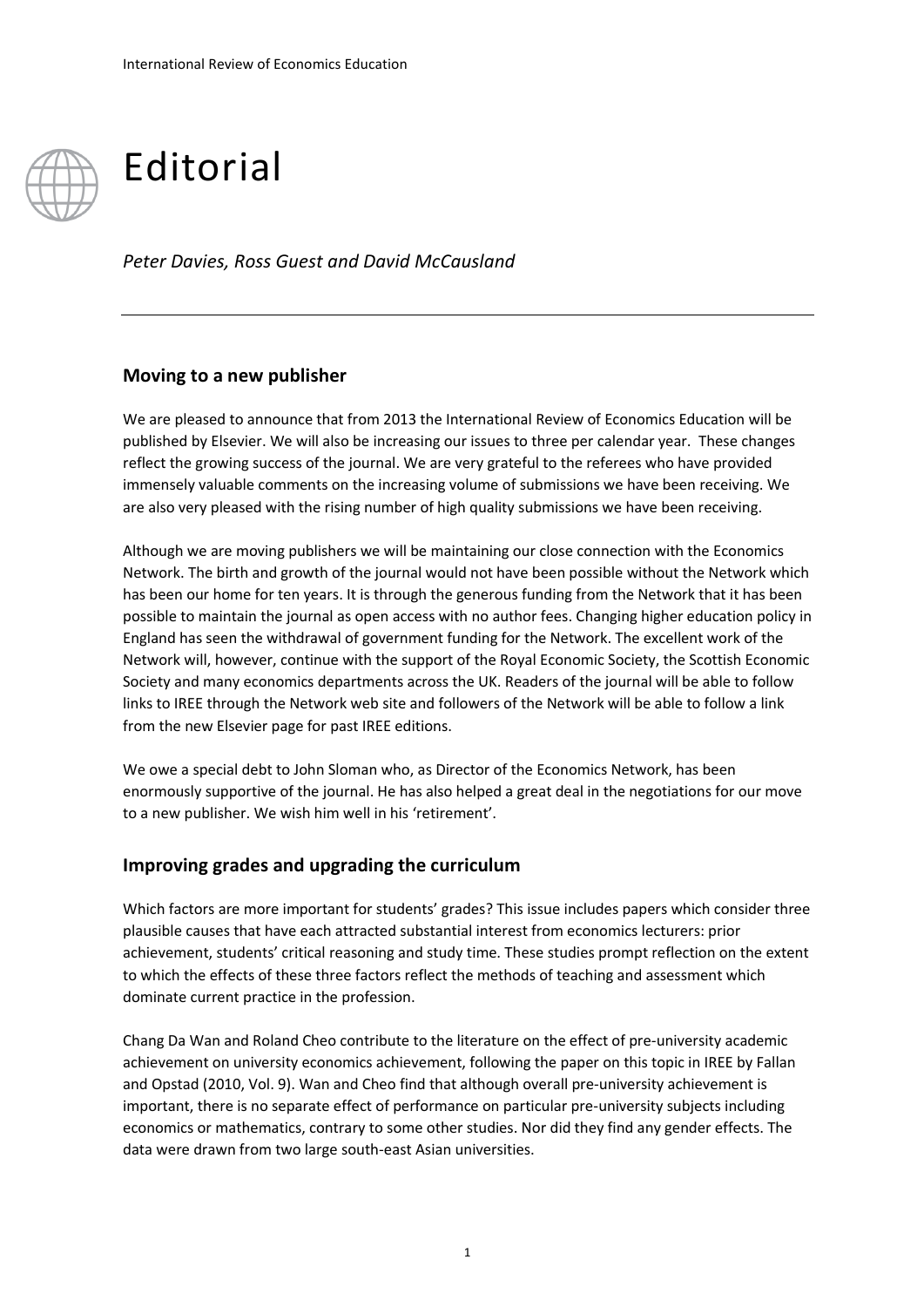[Alexei Orlov](http://www.epress.ac.uk/src/people_view.php?person_id=434) an[d John Roufagalas](http://www.epress.ac.uk/src/people_view.php?person_id=435) examine the relationship between students' critical reasoning and performance in undergraduate economics. Using a short test of critical reasoning (Frederick, 2005), they find no association for Principles courses but find a fairly strong association for upper level courses. Given evidence (e.g. Siriopoulos and Pomonis, 2009) of the effect of different teaching methods on the development and exercise of students' thinking skills, [Orlov](http://www.epress.ac.uk/src/people_view.php?person_id=434) an[d Roufagalas](http://www.epress.ac.uk/src/people_view.php?person_id=435) may be interpreted as a cautionary tale about the level of intellectual demand provided by first year courses. This story suggests that the nature of teaching has important effects on outcomes for students.

Economists (e.g. Stinebrickner and Stinebrickner, 2004) have been very interested in the relationship between student effort and grades. The question has largely been addressed in terms of the amount of time which students have chosen to devote to their academic studies[. Hans Bonesrønning](http://www.epress.ac.uk/src/people_view.php?person_id=421) an[d Leiv](http://www.epress.ac.uk/src/people_view.php?person_id=290)  [Opstad](http://www.epress.ac.uk/src/people_view.php?person_id=290) contribute to this literature with a study which addresses endogeneity problems by comparing effort and grades for the same student over time. Their evidence supports the conclusions from previous studies in finding a strong positive relationship between effort and grades. They also find that students increase their efforts after they find that they have performed less well than they expected.

The global financial crisis and ensuing Great Recession have led to much soul-searching in macroeconomics education and of course policy. Ideas that have been around for some time but have not hitherto penetrated mainstream macro teaching are beginning to do so. These include the role of leverage in balance sheets of households, firms and banks, the role of bounded rationality in decision making and other concepts from behavioural economics such as present bias and herding. In this vein, the paper here by David Kauper introduces further realism into the neoclassical model of economic growth. Kauper argues against a pedagogy that starts from a theoretical Solow world of diminishing returns to capital leading to convergence of growth rates. Rather we should start with the way students see firms prospering over time. We need to explain the process of creative destruction leading to popular new products, such as the BMW M3, Apple iPhone, Avatar in 3-D, Nintendo Wii, which in turn generates economic growth. It is the desire for profit that drives this process. Kauper's contribution is to show ways of linking profit seeking and creative destruction to the neoclassical model of growth in order that students can connect growth theory more readily with their observations of the world.

Injecting more realism into our models is one way of improving student engagement. Another is to introduce more variety into our classroom delivery methods. Wayne Geerling provides us with a number of excellent examples of multimedia exercises along with some excellent advice on how to get the most out of them. Geerling reminds us that we must be discerning in using multimedia. Youtube clips and the like that are not well chosen are not only a waste of time but can turn students off multimedia in economics teaching.

We are pleased to include two papers in the IT in economics education (formerly CHEER) section of the journal. William and Kevin Hamlen show us an interactive computer model of two-country trade that allows students to investigate the consequences of changing economic parameters. The model is selfcontained and makes no assumption concerning the existence of social welfare functions or social indifference curves. The factors of production earn incomes that lead to the demand for two goods. Students can see who are the winners and losers when going from a closed economy to an open economy. The students are able to predict the consequences and then obtain immediate feedback.

Tim Kochanski introduces us to a simulation model, programmed in Netlogo, that demonstrates changes in market structure that occur as marginal costs, demand, and barriers to entry change. Students predict and observe market structure changes in terms of number of firms, market